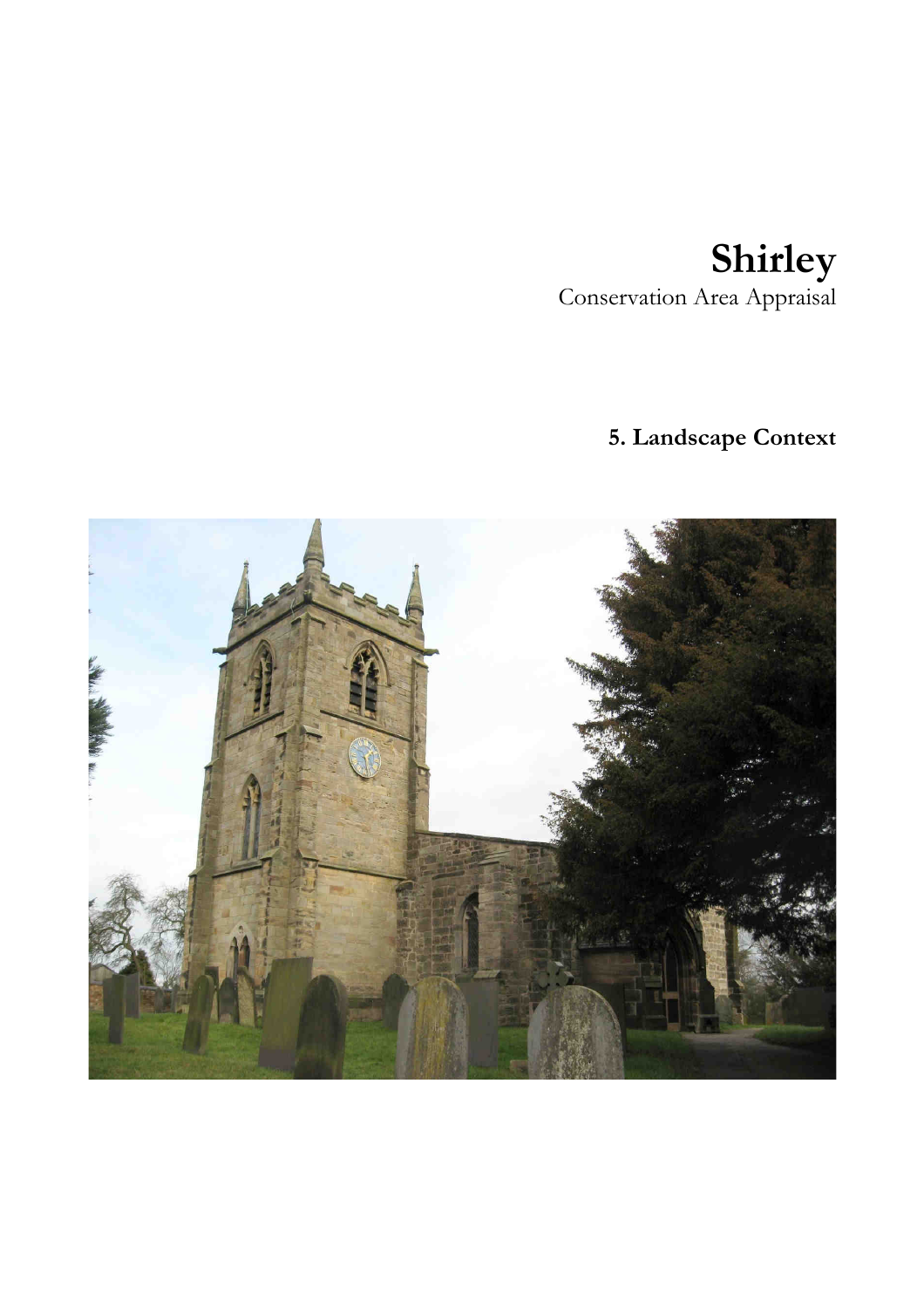#### **LANDSCAPE CONTEXT**

#### **Landscape Character**

In 2007 Derbyshire Dales District Council adopted Supplementary Planning Guidance (SPG) for Landscape Character and Design. As such, within that document it is identified that the Conservation Area and its surroundings fall within the Needwood and South Derbyshire Claylands landscape character area. The Conservation Area itself lies almost entirely within the Settled Plateau Farmlands landscape type while the surroundings to the east, west and south lie within the Settled Farmlands landscape type. Further definition of these landscape types can be found in Derbyshire Dales District Councils' 'Landscape Character and Design' Supplementary Planning Document (SPD) which was adopted in July 2007.

#### **Landscape Character Map-Extract from SPD**



Needwood and South Derbyshire Claylands

Settled farmlands

Settled Plateau Farmlands

Landform is strongly influenced by the underlying geology. In the north and centre, sandstones and shales which form the higher ground, extend into the area between the Shirley and Brailsford brooks. The surrounding lower ground is underlain with mudstones and siltstones. This creates an undulating to gently rolling landscape.

Land-use is predominantly dairying and stock rearing on improved permanent pasture with arable farming of wheat, oats, barley and oil seed rape where local topography and soil conditions are suitable.

The intensively farmed fields have little in the way of ecological value. Patches of wet grassland with rushes do occur where drainage is impeded and areas of unimproved grassland occupy some of the steeper slopes and provide local floristic interest. In theses circumstances terrestrial corridors comprising well-managed field boundary hedgerows with hedgerow trees and a network of water courses with dense riparian trees are particularly valuable.

Occasional marl pits support base rich wetland communities.

Small blocks of woodland, some of it ancient, occupy the steeper slopes where heathland vegetation can be found characterised by bracken within the hedgerows and roadside verges.

Though woodland is quite poorly represented tree cover remains dense with mature boundary and watercourse trees densely scattered throughout. Occasional small belts of woodland and shelterbelts also occur. The trees filter views through the landscape creating a sense of enclosure though more open views across the rolling landform to the south are gained from the higher ground of the Conservation Area

The farmed landscape comprises small to medium sized semi-regular fields enclosed by hedgerows. The pattern remains largely intact though there has been some amalgamation of the fields particularly in areas of arable farming. Many hedgerows are species rich – hawthorn, holly, hazel, blackthorn, dog rose and others – which is a general indication of age and maturity.

## **Landscape Context (see Figure 10)**

## **Grade II Agricultural Land**

Land on the western side of the Conservation Area - and beyond – is some of the finest in the county and is designated as Grade II Agricultural Land.

The best and most versatile agricultural land is a national resource that needs protection for<br>future generations. Development is not Development is not permitted on land so designated, except under circumstances detailed within local planning policy (*see Section 9*).

## **Protected Trees**

The Conservation Area designation provides all trees with a stem girth of 75 mm and above measured 1 metre above ground level with a measure of protection. No felling, lopping or topping of these trees is permitted without providing six weeks notice to the Council.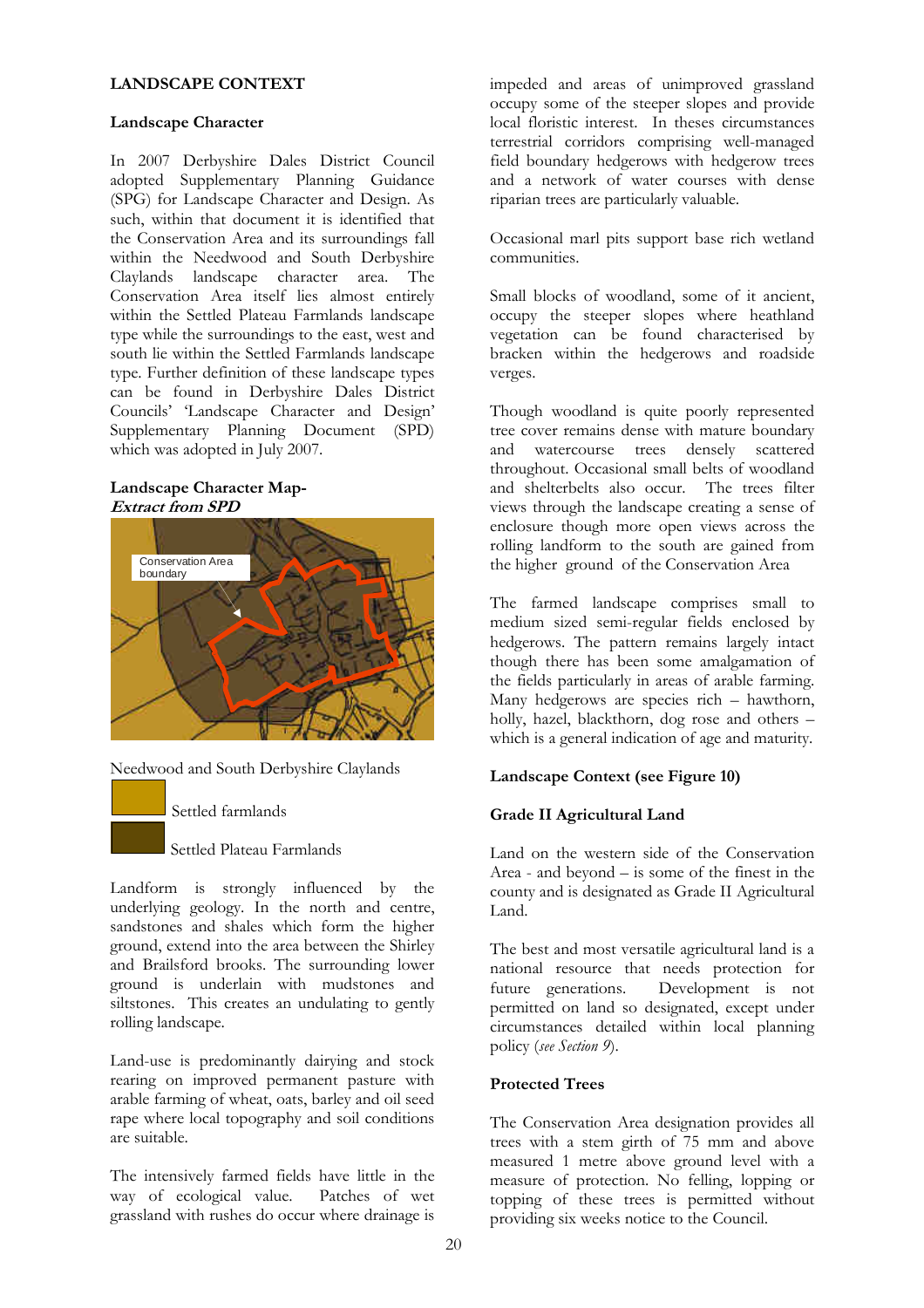### **Public Rights of Way**

The rights of way system including footpaths, green lanes and bridleways is a most important means of access to and enjoyment of the countryside and is protected by local planning policy.

Derbyshire Dales District Council records show relatively few public footpaths traversing open fields within the Conservation Area and footpaths are generally located to the west and south of the village (*see Figure 10*).

## **Topography**

Shirley occupies land between 114 metres and 138 metres above ordnance datum (aod). It is in an elevated position relative to Shirley Brook to the west, Brailsford Brook to the east and Marsh Hollow to the south. Ground falls, in undulating fashion from north to south the village being situated at the southern end of a "finger" of land that extends southwards between the valleys of the two brooks from the higher plateau.

The high point of 137.8 metres aod is at Church Lane by Swallow's Nest Cottage. The low point of 114.1 metres aod is at Mill Lane by the former Weslyan chapel.

## **Surroundings and Approaches**

The village is set within an agricultural landscape of open fields enclosed by field boundary hedgerows and hedgerow trees. The mixed land-use of pasture and arable farming reflects the high quality of the agricultural soils that prevail. The hedgerows are particular features creating the patchwork field pattern that is so characteristic of the surrounding landscape.



*View of the agricultural landscape setting to the south west* 

Hedgerows continue along the roadsides into the outskirts of the village. Main species include hawthorn (Crataegus monogyna and Crataegus laevigata), holly (Ilex aquifolium) and hazel (Corylus avellana) with elder (Sambucus nigra), beech (Fagus sylvatica) and bramble (Rubus fruticosus).

Mature hedgerow trees are widely scattered throughout. They filter views through the landscape and many are features in their own right.

Other local features include:

The approach to the village from the north, particularly at the junction of Park Lane with Hall Lane. Here the lanes are sunken between well vegetated embankments with mature specimens of oak (Quercus spp.), beech, sycamore (Acer pseudoplatanus) and ash (Fraxinus excelsior).



*Approach along Hall Lane*

- A line of mature trees and individual specimen trees on the western side of Mill Lane – mainly sycamore and ash – protected by a Tree Preservation Order.
- The specimen oak tree in a field immediately to the south west of the Conservation Area



*Oak tree in field to the south west*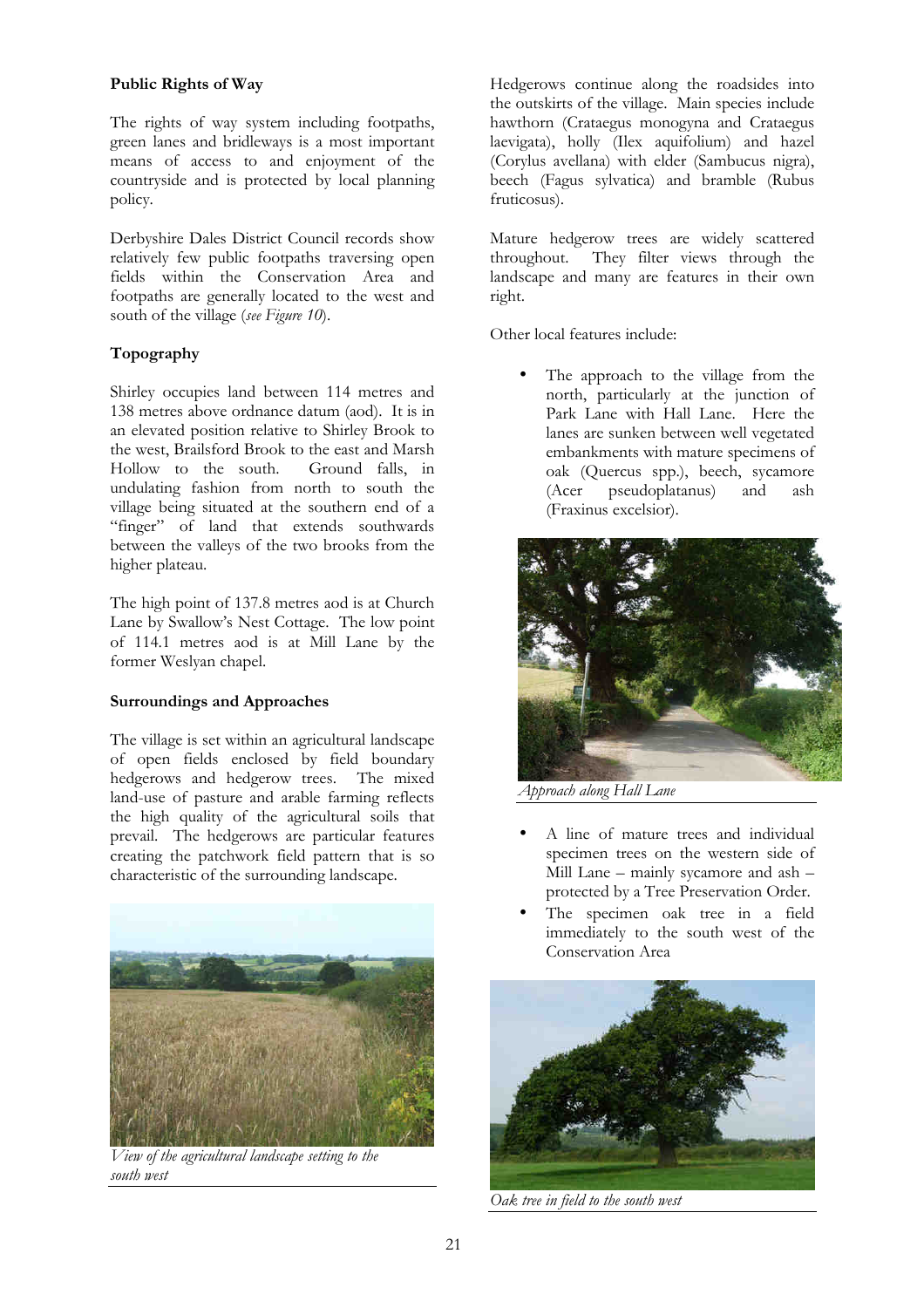### **Village Trees**

The Conservation Area encompasses an area synonymous with the historical centre of the village, where mature trees are associated with private gardens, the churchyard and the Saracens Head Public House. Many trees make a significant contribution to the attractive character of the Conservation Area. Principal among these are:

• Trees in St Michael's churchyard – yew (Taxus baccata), silver birch (Betula pendula), cherry (Prunus spp.), redwood (Sequoiadendron Wellingtonia) and, most particularly the sycamore that straddles the church wall.



 *Sycamore tree "straddles" the church wall* 

• Lime( Tilia spp.) and yew trees on the Church Lane frontage south of the Saracens Head pub.



*Lime and Yew trees – fronting Thirwell Farm* 

- Cedar (Cedrus atlantica glauca) in the front garden of The Old School.
- Redwood on the Derby Lane frontage close to The Old Rectory.